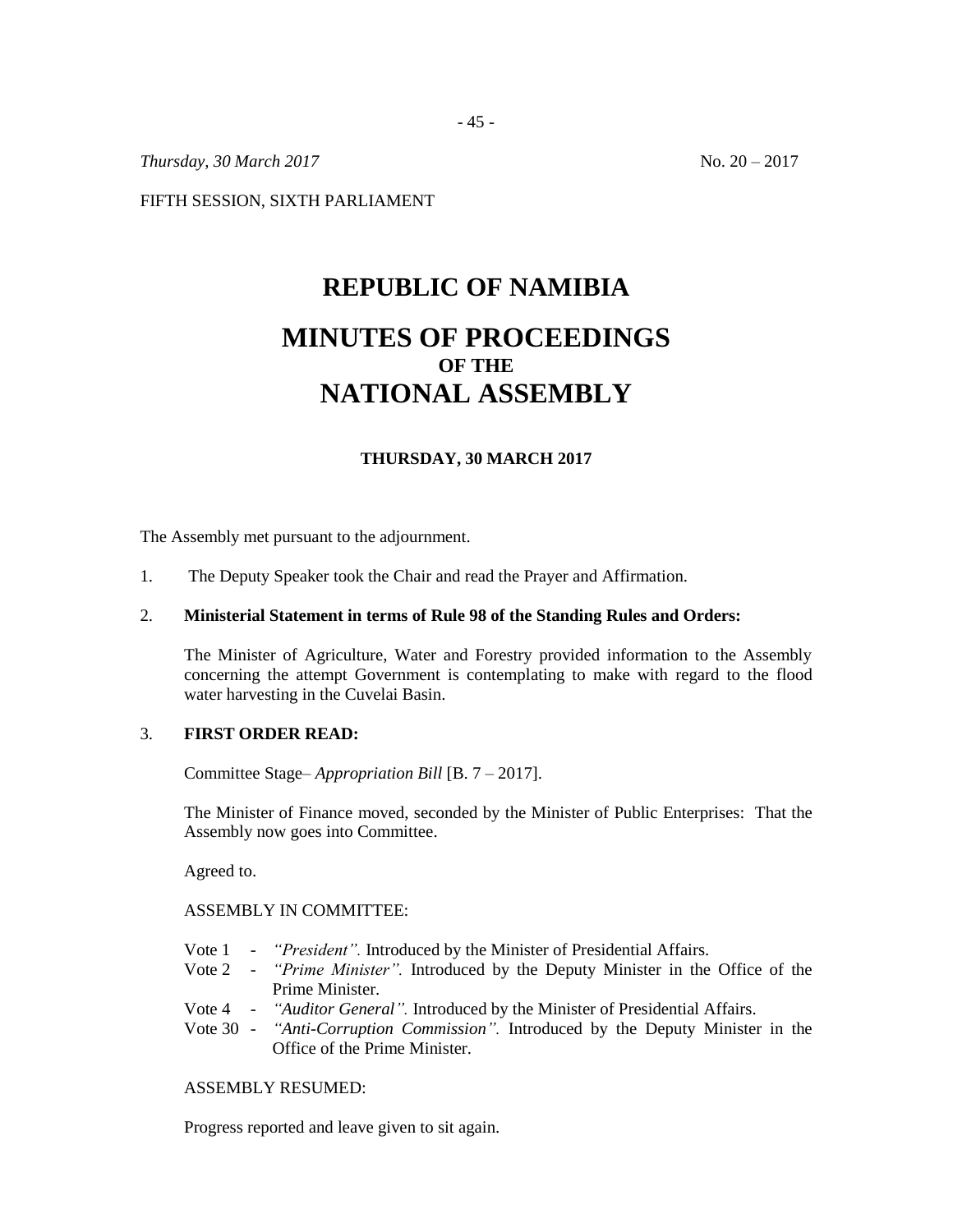### 4. **FIRST NOTICE OF A MOTION:**

The Minister of Environment and Tourism moved, seconded by the Deputy Minister of Safety and Security:

That leave be given to introduce a Bill to amend the Controlled Wildlife Products and Trade Act, 2008, so as to increase the penalties for offences; and to provide for incidental matters.

Agreed to.

*Controlled Wildlife Products Amendment Bill* [B. 6 – 2017] read a First Time.

The Minister of Environment and Tourism moved, subject to Rule 32(a) of the Standing Rules and Orders, seconded by the Minister of Higher Education, Training and Innovation: That the Bill be read a Second Time.

On the motion of Ms. Dienda, seconded by Mr. Fleermuys, debate adjourned until Wednesday, 26 April 2017.

### 5. **SECOND NOTICE OF A MOTION:**

The Minister of Finance moved, seconded by Ms. Mcleod -Katjirua:

That leave be given to introduce a Bill to provide for the conclusion of agreements with adjoining States on the establishment and implementation of one-stop border posts; and to provide for incidental matters.

Agreed to.

*One-Stop Border Posts Control Bill* [B. 8 – 2017] read a First Time.

The Minister of Finance moved, subject to Rule 32(a) of the Standing Rules and Orders, seconded by the Minister of Industrialisation, Trade and SME Development: That the Bill be read a Second Time.

On the motion of Mr. Smit, seconded by Ms. Dienda, debate adjourned until Wednesday, 26 April 2017.

# 6. **THIRD NOTICE OF A MOTION:**

The Minister of Environment and Tourism moved, seconded by Mr. Kasuto:

That leave be given to introduce a Bill to establish the Lotteries Board; to provide for the conduct of the State Lottery and sports pool by the Board or through a licensee; to establish the State Lottery Trust Fund; to provide for the authorisation of other lotteries and promotional competitions; to provide for the authorisation, supervision and control of benevolent lotteries; and to provide for incidental matters.

Agreed to.

*Lotteries Bill* [B. 5 – 2017] read a First Time.